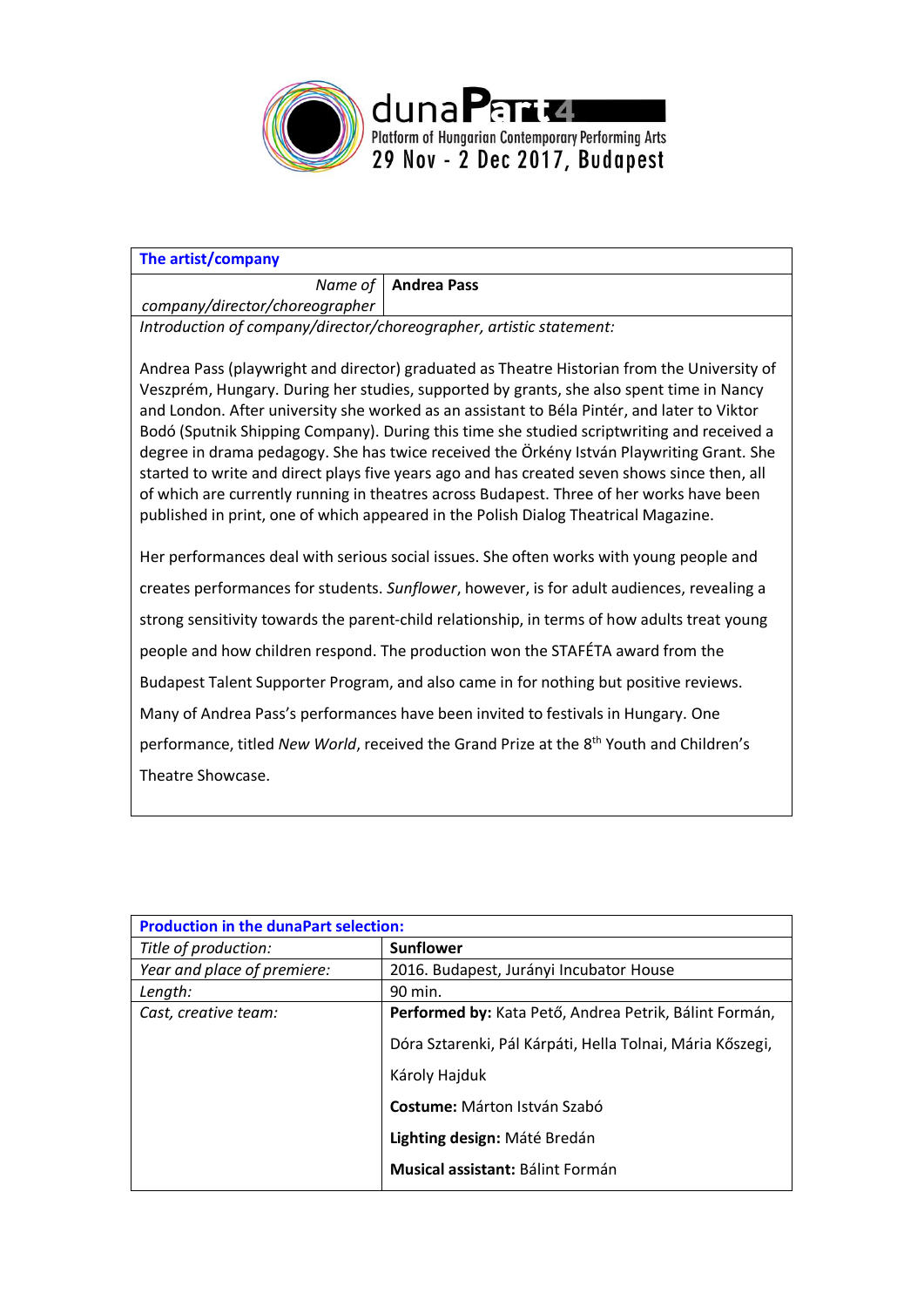

dunaPand Platform of Hungarian Contemporary Performing Arts<br>29 Nov - 2 Dec 2017, Budapest

|                                        | <b>Assistant to the director: Dóra Tési</b>         |  |
|----------------------------------------|-----------------------------------------------------|--|
|                                        | Written and directed by: Andrea Pass                |  |
|                                        |                                                     |  |
| Link to the full length recording-     | https://m.youtube.com/watch?feature=em-             |  |
| with password if applicable:           | upload_owner&v=HXrK3hbMCR4                          |  |
| Supporters:                            | Staféta Project, Budapest City Council, Füge        |  |
|                                        | Productions, Ministry of Human Resources, National  |  |
|                                        | Cultural Fund, Jurányi Incubator House              |  |
|                                        | The production was created within the framework of  |  |
|                                        | the STAFÉTA project, supported by the Budapest City |  |
|                                        | Council.                                            |  |
| Number of performers:                  | 8                                                   |  |
| Total number of people on tour:        | 12                                                  |  |
| <b>Basic technical requirements</b>    |                                                     |  |
| Size of stage (width x depth x height) | 8x8x5 m                                             |  |
| Scale of venue (small/medium/large)    | medium                                              |  |
| Length of setup and strike:            | setup: minimum 3 hours/ strike max: 1 h             |  |
| Any particular technical requirement:  |                                                     |  |
| Sunonsis/Description of nerformance:   |                                                     |  |

*Synopsis/Description of performance:*

A young couple, a marriage that does not work, a house that they are about to lose, and an overwhelming illness. Neglected problems resulting newer and more severe ones. Hidden failures, unspoken accusations, supressed danger poison the atmosphere of home. The couple have become estranged from each other and live their everyday life in a daze caused by their problems in front of a ten years old child's alert eyes.

The *Sunflower* basically deals with the relationship of the ten-year-old Janka and her mother. The Mother suffers from an untreated psychic desease, and the symptoms appear in increasingly extreme ways during the story: she is becoming more and more selfish while subordinating the little girl's needs and sources for joy under her comfort. However it is endlessly painful for Janka, she is empathic regarding her mother's disease, and accepts her sometimes tragic decisions. This patience lasts until the farsang party which is very important for Janka from the first moment of the play, but her mother betrays her. The mother's relationship with her daughter could be defined with extreme forms of love, selfishness and remorse. Janka the ten-year-old kid at the edge of adolescence maneuvers on this "minefield". The story does not stop at this point and leads Janka on the otherside of the edge. The girl's trust ceases towards her mother at the farsang party, her childishly honest empathy turns into harsh rejection.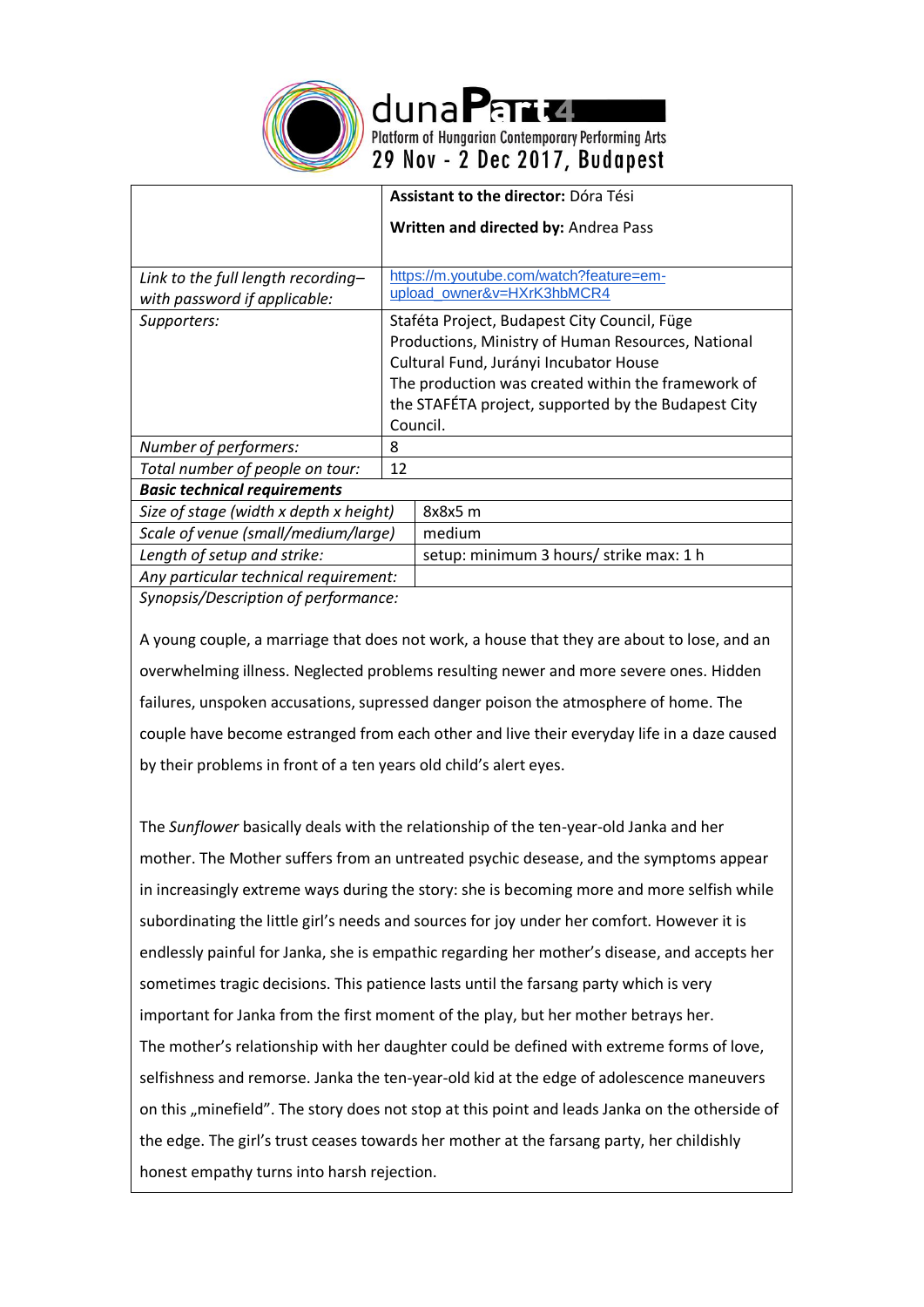

The plot shows the story not only from the girl's point of view. The mother's angle prevails in the same measure. Playing the child's confidence, recognizing this and compunction as a result are as important in the story as the depiction of the kid's side. We can see the struggles of the mother from the middle of the plot as she tries to get back her daughter's trust.

Seven other characters' stories unfold during the performance, displaying the world of children and the world of adults equally and also the gap between them.

*Review extracts with links:*

*"Sunflower is a highly important piece of theatre of the season and our times." Katalin Gabnai, Spiritusz.hu*

"A beautiful, serious and visceral piece of theatre" **Andrea Stuber**

"Psychologically accurate theatre that is also honest and real. It is both deep and analytic: the situations involving the group of children, the family, the apathetic father and the interaction between teacher, child and parent are all superbly constructed. Andrea Pass leads her actors exceptionally well." *Andrea Tompa, Magyar Narancs*

"Andrea Pass's production of *Sunflower* is an exceptional piece of theatre, as there are hardly any plays today that talk to adults about children. Or to be precise, it shows us how we treat our children. (…) Among today's theatre makers, apart from Béla Pintér, it is probably only Árpád Schilling who is assiduously concerned with the relationship between adult and child. And Andrea Pass, whose approach and theatrical tone is both private and personal. And brave: she writes and directs her shows herself. She creates an author's theatre, something rather uncommon in Hungary." *Noémi Herczog, Élet és Irodalom*

"What makes Andrea Pass's texts and theatrical thinking so different from the rest is that she treats an issue in a truly inductive way, and although she most likely has a personal opinion about each conflict, she uses theatre as a method of examination or inquisition, similarly to the great theatre makers of past and present. I also like it very much that she doesn't answer the questions she so beautifully asked, and I like it even more that I cannot